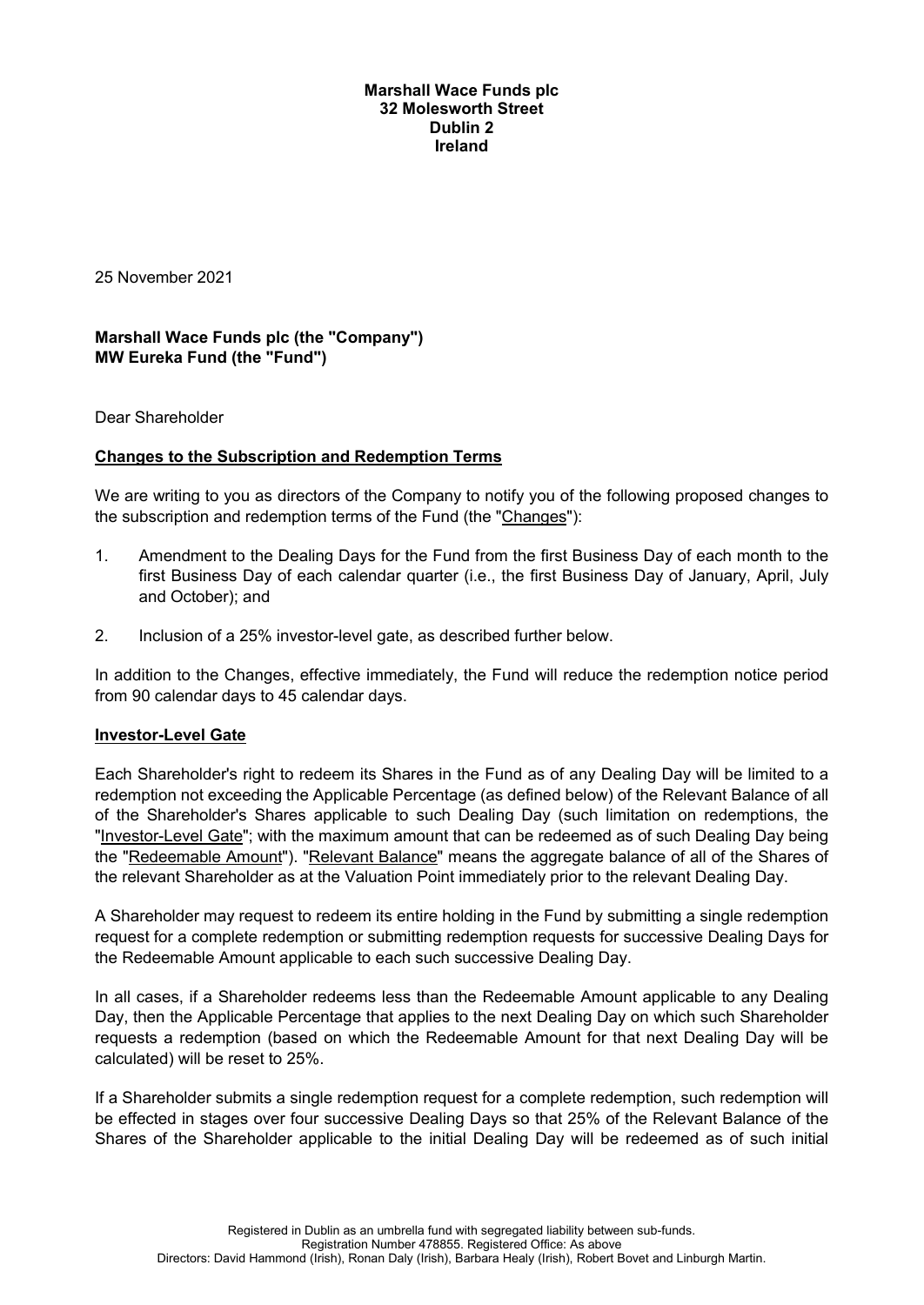Dealing Day and the remaining amount of such redemption request will be satisfied over the next three Dealing Days in amounts equal to 33⅓%, 50% and 100%, respectively, of the then-current Relevant Balance of the Shares applicable to each such subsequent Dealing Day (such 25%, 33⅓%, 50% and 100% being the "Applicable Percentage" for a particular Dealing Day).

Please note that holdings in the Class C1 and Class C3 Shares by the Investment Manager and corporate entities affiliated to the Investment Manager shall not be subject to the Investor-Level Gate. For the avoidance of doubt, such holdings relate solely to staff deferral and retention plans. All other Marshall Wace-related holdings in the Fund will be subject to the Investor-Level Gate.

### **Reasons for the Changes**

Following consultation with the Investment Manager, we are making the Changes as we believe that they are in the best interests of Shareholders, which are today overwhelmingly long-term institutional investors.

Despite the Fund's closure to new subscriptions, strong performance has continued to drive asset growth, and the unintended risk to Shareholders of higher costs associated with liquidating a significant proportion of the portfolio at a time of market volatility and investor stress has arguably grown. Changing the frequency of dealings from monthly to quarterly and adding an Investor-Level Gate will allow the Investment Manager to better manage this liquidity risk for the benefit of all Shareholders. Altering the terms in this way means that the redemption notice period can be reduced from 90 days to 45 days, as the Directors and the Investment Manager remain committed to providing the best possible terms for investors whilst managing risk and protecting the interests of Shareholders.

## **Timing of the Changes**

The Changes will be effective immediately following the Dealing Day on 1 April 2022 (meaning that 1 April 2022 will be the last Dealing Day for which the existing subscription and redemption terms apply), or such later date as the Directors may determine. The next Dealing Day after 1 April 2022 will be 1 July 2022. Once effective, the Changes will be reflected in a revised Supplement for the Fund, which will be available to Shareholders on request from the Administrator.

For the avoidance of doubt, in relation to redemptions, the Dealing Deadline applicable to the 1 February 2022 Dealing Day (and all successive Dealing Days) will be 2:00 p.m. (Irish time) on the Business Day at least 45 calendar days prior to the relevant Dealing Day (or, in the event that such day is not a Business Day, the previous Business Day). The Directors may agree to waive the notice period at their discretion provided such applications are received before the Valuation Point for the relevant Dealing Day.

#### **No action required**

You do not need to respond to this letter and it is for notification purposes only.

Shareholders wishing to exchange or redeem their holding in advance of the Changes may do so in the manner prescribed in the Prospectus and Supplement for the Fund.

If you have any queries in relation to the Changes or require any further information about the Changes, please reach out to your usual contact at Marshall Wace.